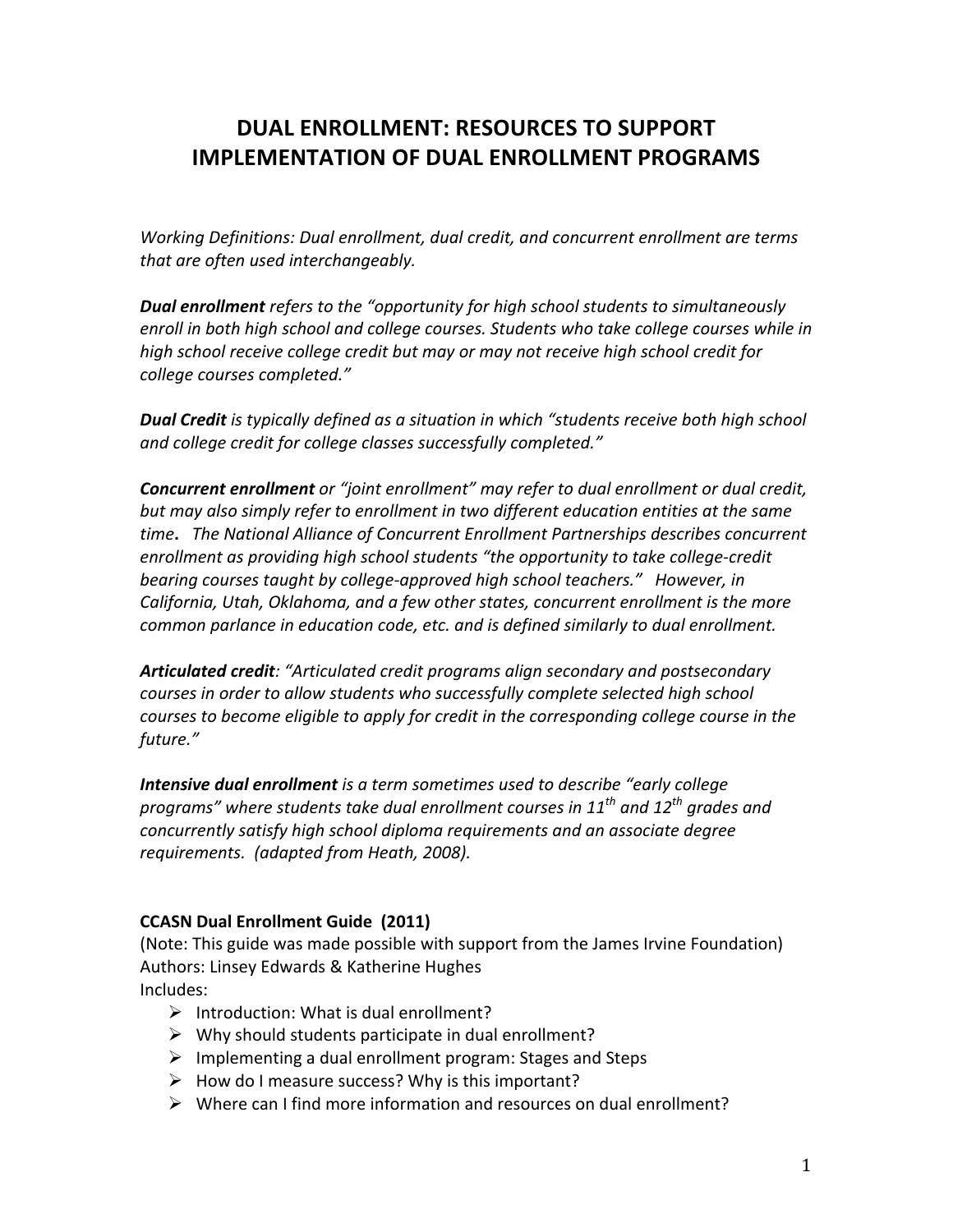$\triangleright$  Appendices http://casn.berkeley.edu/resources.php?r=279&c=

# From the U.S. Department of Education Smaller Learning Communities Program **Dual%Enrollment:%Lessons%Learned%on%SchoolJLevel%Implementation% PDF (525K)** Lauren Cassidy, Kaeli Keating, and Viki Young

Dual enrollment is a strategy that more and more districts and schools are using to advance the high school curriculum and promote college for a wide range of students. However, dual enrollment programs can be challenging to implement. High schoolcollege partnerships, articulation, funding, and student access and supports are all critical areas to address in order to implement these programs successfully. In this synthesis of findings from research on dual enrollment, the authors identify lessons learned and potential solutions to overcoming common barriers to implementing dual enrollment programs.

https://www2.ed.gov/programs/slcp/resources.html

# The Experiential Dual-Enrollment Program: Building a College-Going Culture for First-**Generation%Youth%and%Families% PDF (525K)**

Pamela Fisher and Stephen Abbott

Dual enrollment programs are rapidly becoming a popular strategy for engaging disadvantaged, underserved and first-generation youth in addition to promoting higher educational aspirations among students from communities and families with little or no college-going history. This paper explores dual enrollment as a strategy for promoting reform at the secondary level and provides a variety of practical strategies for building successful school-based dual enrollment programs that integrate on-campus college experiences.

https://www2.ed.gov/programs/slcp/resources.html

### Blackboard Institute: "Dual Enrollment: A Strategy for Educational Advancement of All

Students," developed by Elisabeth Barnett, Ph.D., Teachers College/Columbia University and Liesa Stamm, Ph.D., Rutgers College (June 2010) (24 pages)

"74% of college classes taken by high school students through dual enrollment programs are taught in the high school"

## An Example from the Field: Santa Barbara City College (SBCC) Dual Enrollment **Program**

### "Welcome to Dual Enrollment"

The Santa Barbara City College (SBCC) Dual Enrollment Program consists of college classes offered at our local high school sites and as well as enrollment opportunities for high school students interested in taking a class at our main SBCC campus or online. This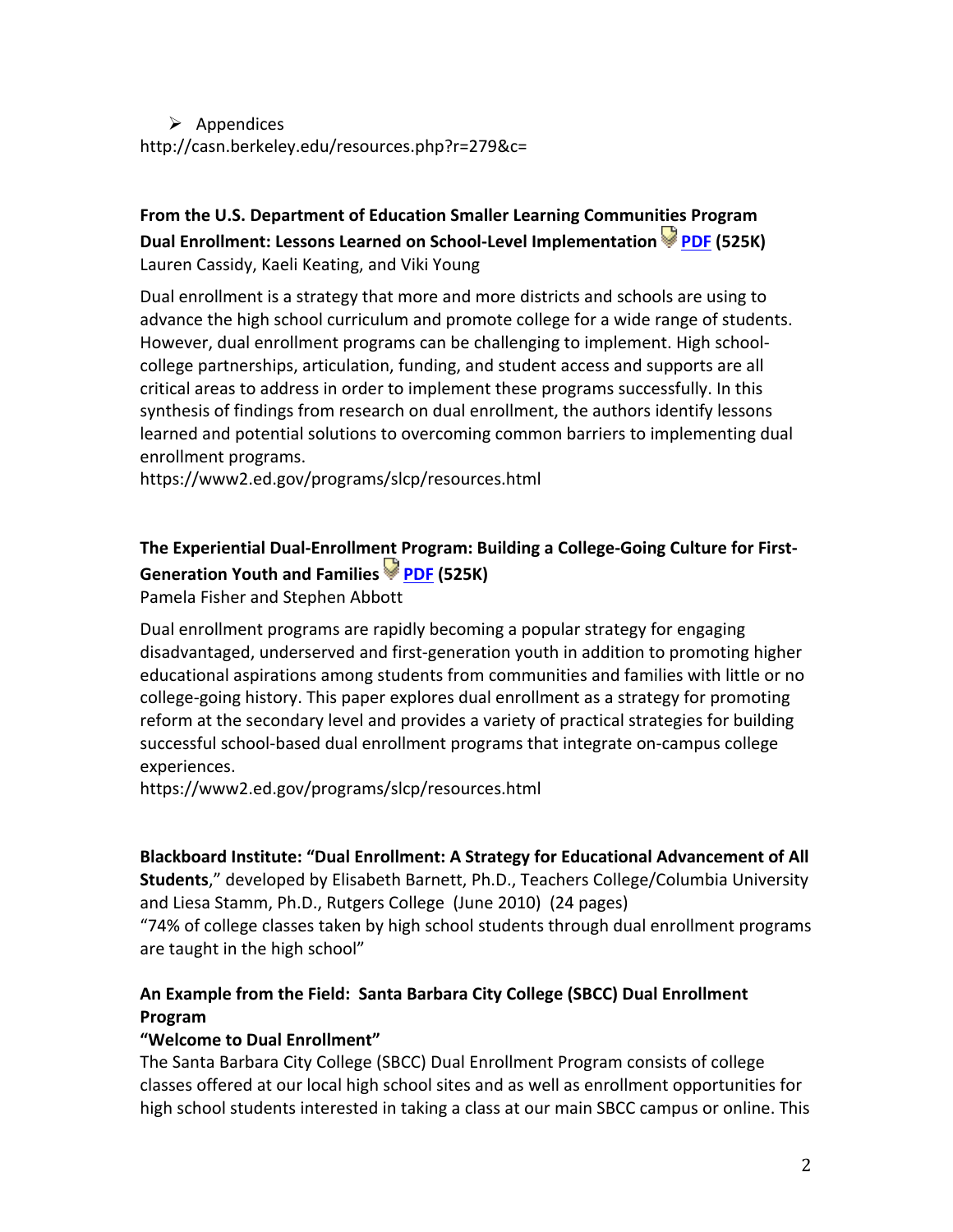website will provide you with an overview of enrollment procedures and frequently asked questions to help you enroll as a Dual Enrollment student. We believe that participating in this program will ease the transition from high school to college and encourage you to keep pursuing postsecondary education. This program is a true winwin for the high school, SBCC, parents, and most importantly the students. Welcome to our program!

Dr. Diane Hollems, Dean" http://www.sbcc.edu/dualenrollment/

#### Sample of Dual Enrollment Policies from Santa Barbara City College:

1. **Maximum Units:** Santa Barbara City College allows eligible 9th – 12th grade students to register in a *maximum* of 9.0 college units during the fall and spring semesters (Seniors a maximum of 12.0 units) in order to enrich their educational experience.

2. **Restricted Courses:** Students may enroll in most *college level* courses, provided they meet the necessary prerequisites. The following classes *may not* be taken by high school students: English 60-100; Math 1-104; DSPS courses, Health 101 is open to students 17 **years of age or older.** Additional course restrictions may be included at the discretion of the college.

3. Pre-Requisite Requirements: When a course has a pre-requisite requirement, it means that a student must demonstrate pre-existing knowledge and/or skills to be successful in the course. To petition to satisfy a pre-requisite by means other than a qualifying SBCC assessment level or a qualified SBCC course please visit the **Pre-Requisite and Corequisite page.** 

4. **Assessment:** All students planning to enroll in English or math classes must qualify on the SBCC assessment tests

For details on testing hours, exemptions, or college English or math course work, please visit the **Assessment Center** page.

5. Fees: High school students are not required to pay SBCC enrollment fees. However, students taking courses on the SBCC Campus are required to pay a Health Fee and a Transportation Fee, in addition those seniors that enroll in 12 units or more will be assessed the per unit fee. Out of state students pay tuition. For a current list of fees, please visit http://www.sbcc.edu/fees. Other costs, such as materials and books, are to be paid by the student. **IMPORTANT NOTE:** If a student is enrolled only in online class (es), or classes on a high school campus, and does not come to SBCC for instruction, the Transportation and Health fees are not assessed.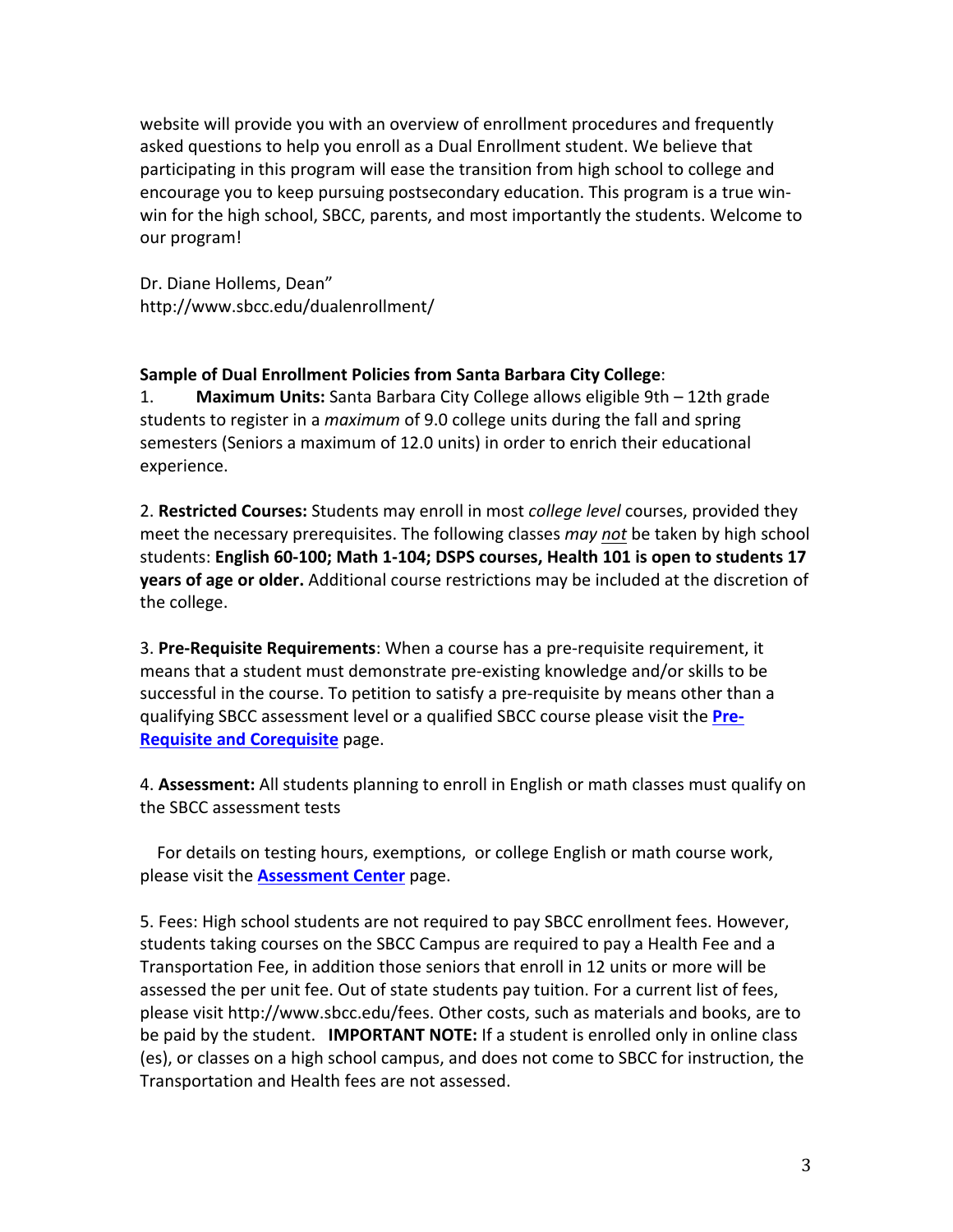6. **Course Registration:** For courses taught on the SBCC Campus, it is the student's responsibility to log into his or her SBCC Campus Pipeline account to register for course(s). Please note, that submitting an approval form and application to Admissions & Records **does not** register you in the course. It is the student's responsibility to register for the course(s) in Pipeline.

7. **Rules & Regulations:** All SBCC Dual Enrollment students are responsible for complying with the rules and regulations of the college as published in the SBCC college Catalog and schedule of classes.

8. Grades: The grade(s) you earn in your SBCC class(es) will become a part of your official college academic record. For students attending local service-area high schools, SBCC sends a final semester grade report to the Registrar of the high school you listed on your application for admission. It is your responsibility to make sure you have received high school credit. Check with your Registrar to be sure your SBCC grade(s) has been posted to your high school transcript. Students may also view their course grades by logging into their SBCC Pipeline account. Please note students must make satisfactory academic progress (minimum cumulative GPA of 2.0 and completion of 67% of courses attempted) to maintain eligibility for financial aid when they begin SBCC as a full-time college student.

## From Santa Barbara City College: Classes on the High School Campus

"The Dual Enrollment Program currently offers classes at Carpinteria, Dos Pueblos, San Marcos, and Santa Barbara High Schools. Each semester we offer over 100 courses that are college level general education courses and others that introduce students to different career pathways. Many of our classes are CSU and/or UC transferable. The classes can assist you in receiving a Certificate or Associate's Degree from SBCC or transferring to a four year university!

High school students wishing to take a Dual Enrollment class at your high school, please visit the link below for your high school to see what class you might be interested in taking. Once you have found a class, please speak to your high school counselor to make sure your are enrolled in the class.

## **SBCC** Dual Enrollment staff will come out to your class and enroll you during the first week of class.

**Carpinteria High School Dos Pueblos High School San Marcos High School Santa Barbara High School** Currently, we are offering classes in the following departments and disciplines at the different high schools:

| Automotive Services & Technology                        | History      |
|---------------------------------------------------------|--------------|
| <b>Computer Applications &amp; Office</b><br>Management | Marketing    |
| Computer Network Engineering &<br>Electronics           | *Mathematics |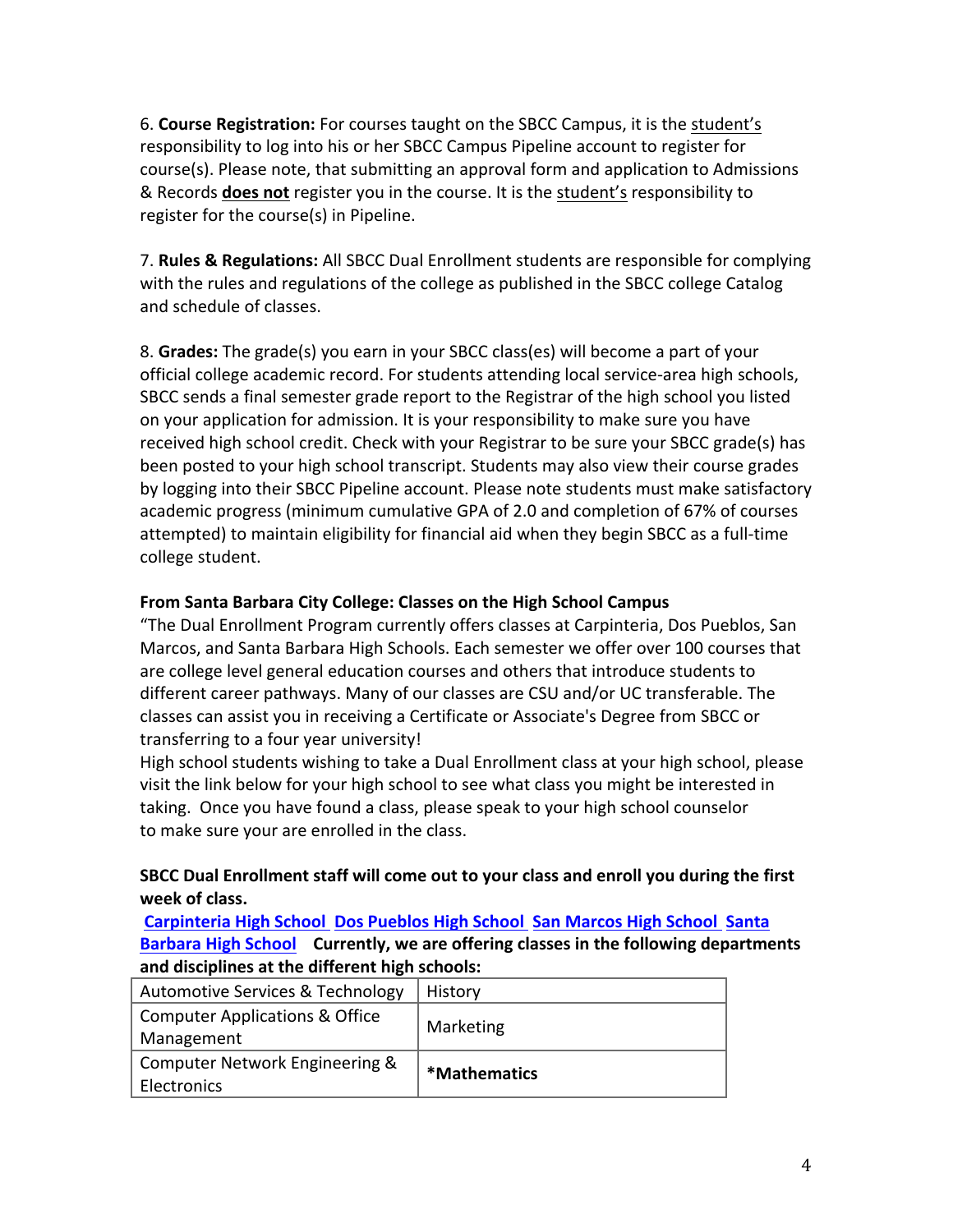| <b>Culinary Arts/Hotel Management</b>                  | Modern Languages                   |
|--------------------------------------------------------|------------------------------------|
| -Culinary Arts                                         | -Latin                             |
| Drafting/CAD & Electronic<br>Certificate Training (CT) | -Spanish                           |
| -Construction Technology                               | Multimedia Arts & Technology       |
| -Drafting                                              | <b>Music</b>                       |
| Economics                                              | <b>Nursing</b>                     |
| *English Composition & Literature                      | -Certified Nursing Assistant       |
| <b>Environmental Horticulture</b>                      | <b>Personal Development</b>        |
| Film and Television                                    | Professional Development Studies & |
|                                                        | Service Learning                   |
| -Film Production                                       | <b>Political Science</b>           |
| Graphic Design & Photography                           |                                    |
| -Graphic Design                                        |                                    |

\*Assessment required prior to enrollment in class.

#### **Santa Barbara City College: Classes on the SBCC Campus**

"Whether you are interested in taking college courses to eliminate course duplication at your high school, for personal enrichment, or for educational exploration, you can take advantage of the course offerings at SBCC to help you reach your goals. The opportunities at SBCC are limitless as long as you follow the procedures set forth by the college. Please note that some courses are restricted to high school students and others require acceptance into a specific program. For SBCC application and registration information, please click on the "Apply and Register" link" on the SBCC Dual Enrollment website. See http://www.sbcc.edu/dualenrollment/classesonsbcccampus.php

### Santa Barbara City College: Classes Online

"SBCC online courses offer an excellent opportunity for busy students to pursue their educational goals at times and locations convenient to them. These courses are offered over the Internet, and in many cases do not require on campus attendance, except for orientations, review sessions, and exams. Online courses are rigorous and require a clear commitment. To succeed in such an environment you need to be an independent learner, well organized, disciplined, and constantly on task."

#### Middle College

"Middle College is a collaboration between Santa Barbara City College and the Santa Barbara High School District, particularly Alta Vista Alternative High School. Its purpose is to give high school students an opportunity to gain a range of skills that provide motivation and support for their lifelong personal, academic and social growth. Middle College targets students who are seeking methods other than those offered at traditional high schools for achieving a high school diploma; and who are interested in pursuing high academic endeavors and/or career exploration." See more information at http://www.sbcc.edu/dualenrollment/middlecollege.php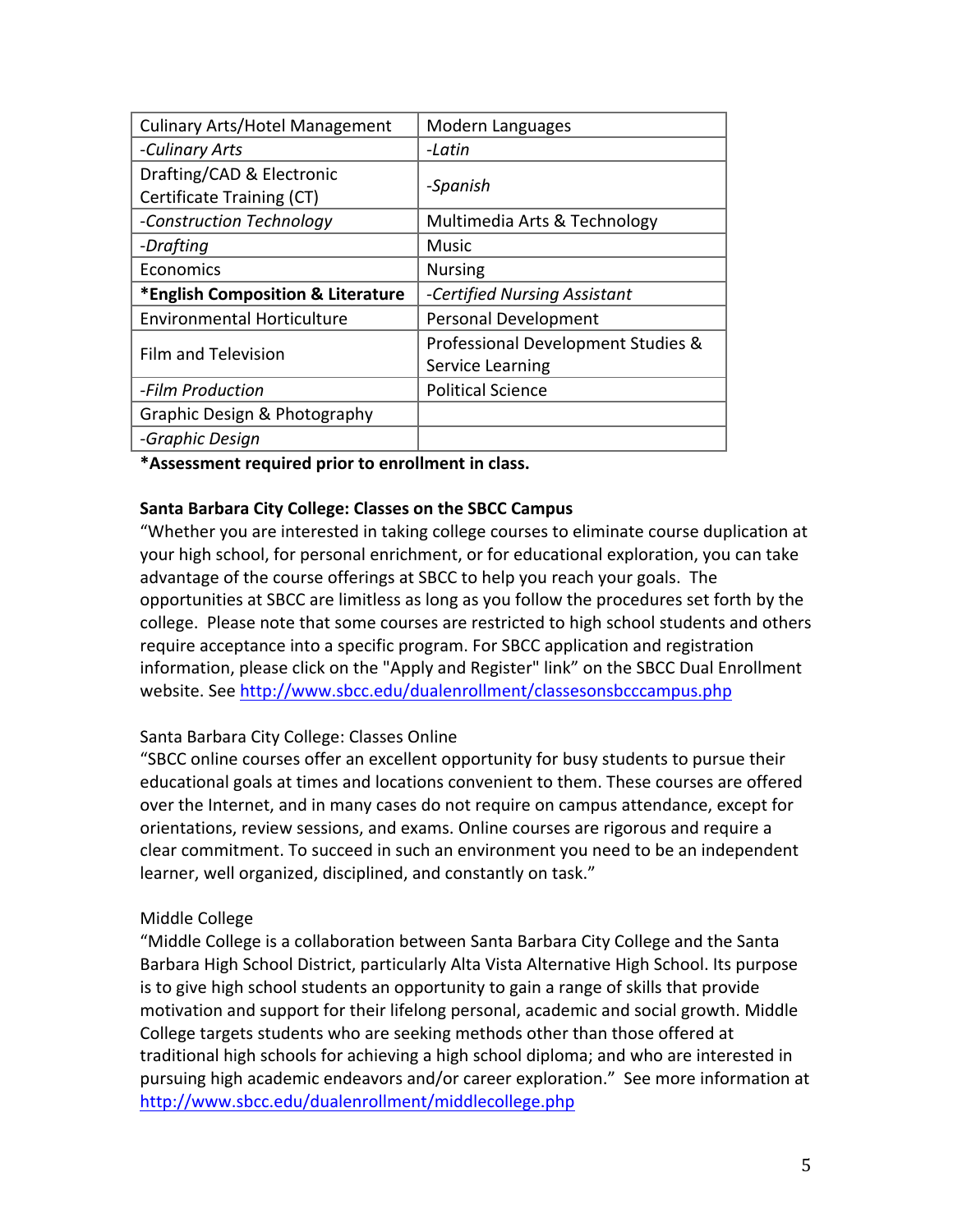#### Santa Barbara City College: High School Academies/CTE Programs

"The California Partnership Academies represent a high school reform movement that is focused on smaller learning communities with a career theme. Academy components include rigorous academics and career technical education, with a career focus, a committed team of teachers, and active business and post-secondary partnerships. Extensive evaluations of the academies indicate a positive impact on school performance. The academy model is a three-year program, grades 10-12, structured as a school-within-a-school. Academies incorporate integrated academic and career technical education, business partnerships, mentoring, and internships. Three of our local high schools have active academies. As part of our ongoing partnership with the schools, the Dual Enrollment Program offers a variety of courses as part of their curriculum. All of the SBCC courses offered through the academies are part of the career pathways that we have in place to prepare you for a certificate, AA degree or on your!way!to!transferring!to!a four!year!institution." !!!For!more!information,!see! http://www.sbcc.edu/dualenrollment/highschoolacademiescteprograms.php

Santa Barbara City College: Dual Enrollment To Transfer Academy Bridge Program "Are you interested in attending SBCC after high school? Have you thought about transferring from SBCC to a four-year college or university? Did you know that you can get an early start on your transfer plans while you are in high school? The SBCC Dual Enrollment Program allows you to enroll in college courses while you are in high school, so you can begin to earn transferable college credits while you are in high school, thereby reducing the time it will take you to complete transfer requirements when you attend SBCC after high school.

The Transfer Academy (TA) is a support program within the Transfer Center at SBCC that guides you through the process and courses needed to qualify for guaranteed transfer to one of 11 universities by the most efficient and effective means possible. By participating in the Dual Enrollment to Transfer Academy Bridge Program, you will be equipped with the road-map to transfer to your desired institution on an accelerated timeline.

If you want to know more about Dual Enrollment, the Transfer Academy, transfer requirements, and/or how you can plan ahead for your academic success, please contact Dual Enrollment Coordinator and Transfer Academy Counselor, Dr. Lauren Wintermeyer: lawintermeyer@sbcc.edu or (805) 730-3020."

More information, including forms, how to videos, FAQs, etc. can be found on the Santa Barbara City College Dual Enrollment web pages. See http://www.sbcc.edu/dualenrollment

**SAN FRANCISCO CITY COLLEGE – one example: Academy/Pathway%Dual%Enrollment**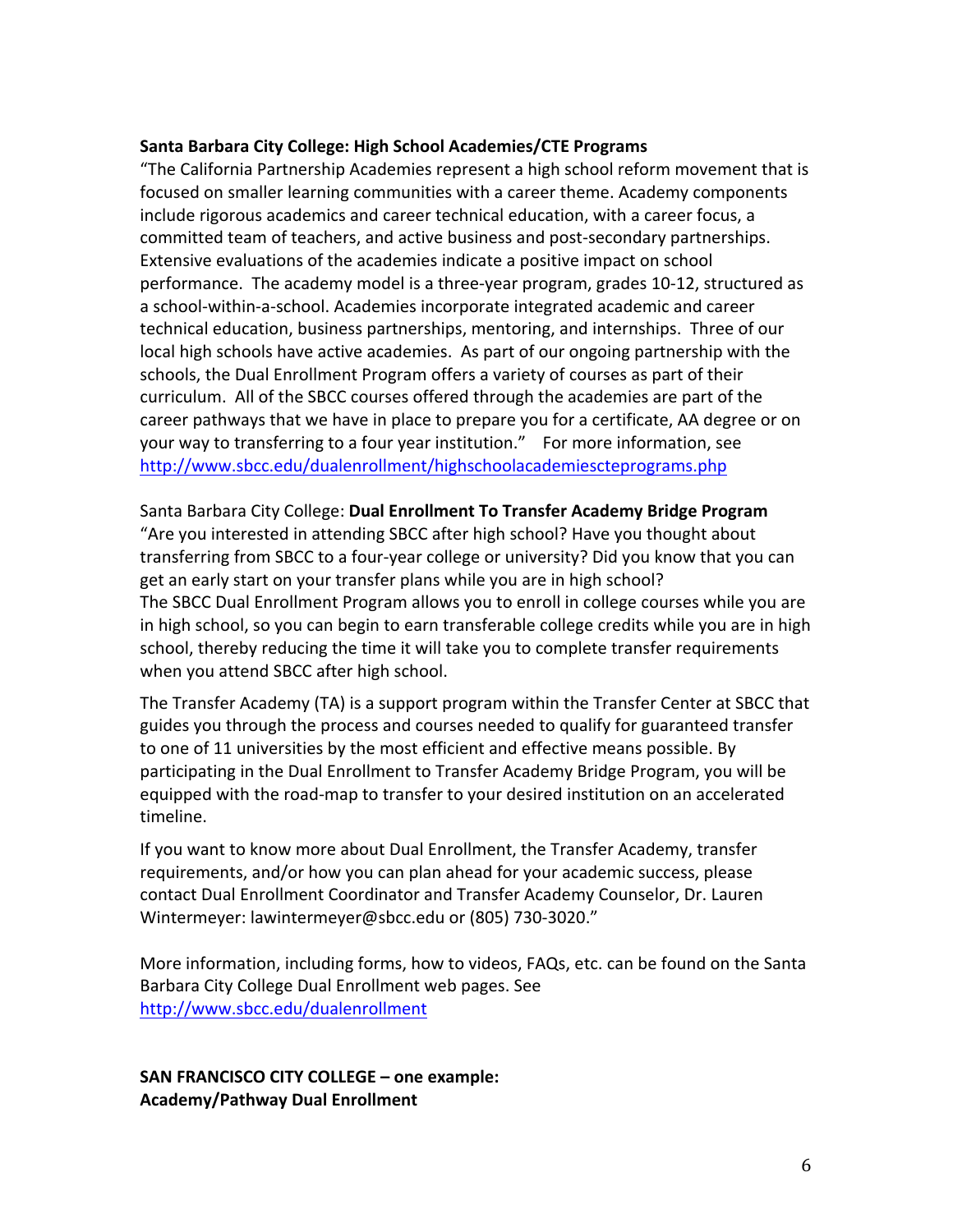Program!Overview

#### **Dual Enrollment • Articulation • Professional Development**

"The Academy/Pathway Dual Enrollment Program allows high school students to get a jump start on college! The program partners with the San Francisco Unified School District to enroll students participating in career academies in introductory college-level coursework at CCSF during their junior and senior years. The college courses offered to students build on their high school CTE curriculum and allow students to further explore careers/industry sectors while earning high school and college credit at the same time.

Beginning this year our program will work intensively with several SFUSD CTE academies to develop articulation agreements with CCSF. Through these agreements comparable courses between the high school and community college will be identified and articulated to grant students college credit or allow them to meet prerequisite requirements at the college.

Additionally, our program hosts joint professional development events for CCSF and SFUSD faculty covering topics such as "Helping First-Generation Students Transition to College" and "Emerging Careers in Health".

### Our Funding

Funding for this program comes from the California State Chancellors Office, CTE Community Collaborative and CTE Transitions grants. The goals of these grants is to develop regional articulation councils to create seamless, non-redundant education and training in California; strengthen existing CTE sectors; establish career exploration programs for middle school and high school students; and meet critical professional development needs and capacity building needs."

### **San Francisco City College: High School Programs Welcome to High School Programs!**

City College offers a variety of programs for San Francisco high school students. We encourage you to explore the opportunities available in the links below.

| Are you interested in<br>taking hands-on or<br>technical classes? | Click here to visit<br><b>Dual Enrollment</b>       |  |
|-------------------------------------------------------------------|-----------------------------------------------------|--|
| Are you interested in<br>taking academic classes?                 | Click here to visit<br><b>Concurrent Enrollment</b> |  |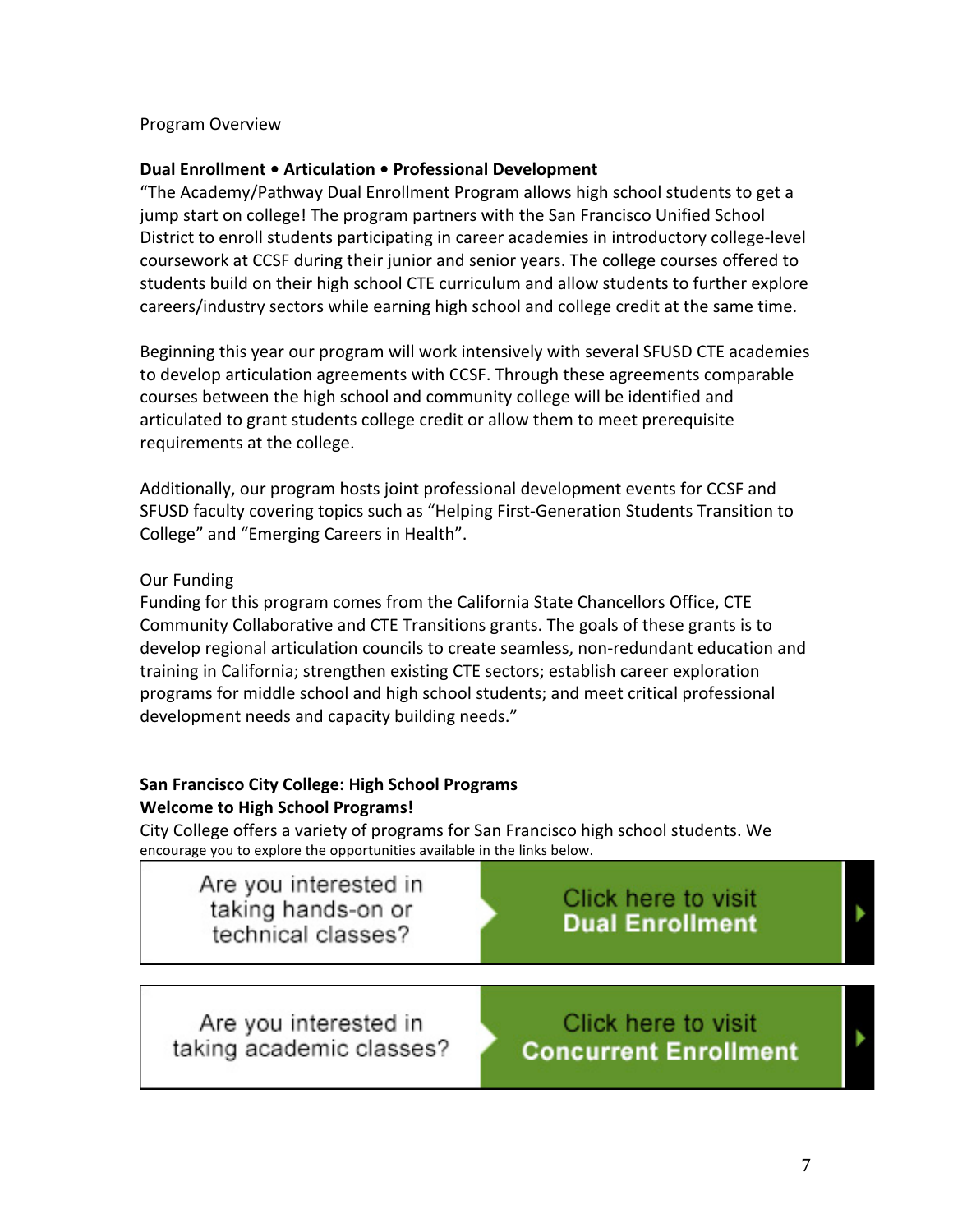| Do you need to recover<br>high school credits?  | Click here to visit<br><b>Credit Recovery</b>          |  |
|-------------------------------------------------|--------------------------------------------------------|--|
| Is English your<br>second language?             | Click here to visit<br><b>The ESL Program</b>          |  |
| Do you need help<br>transitioning into college? | Click here to visit<br><b>Matriculate into College</b> |  |

#### **JOBS FOR THE FUTURE: DUAL ENROLLMENT**

There are many Downloadable Dual Enrollment and/or Early College resources on the Jobs for the Future website. A very small sampling of resources includes: "Expanding What Works: The Federal Policy Landscape of Early College and Dual Enrollment," Kathryn Young

"4 Recommended Practices for Early College Expansion," Yuri Chang

"Early College Expansion: Propelling Students to Postsecondary Success, At a School Near You."

"Partners in Innovation: How a High School and College are Improving Outcomes for Youth in San Diego."

"Rethinking 12<sup>th</sup> Grade: Preparing All Students for College Before College"

"Time to Rethink 12<sup>th</sup> Grade"

"College-ready Cost to Completion Calculator"

"Using Dual Enrollment Policy to Improve College & Career Readiness: A Web Tool for Decision Makers"

"Impact Profile of Cierra Swopes: The Student Becomes the Teacher"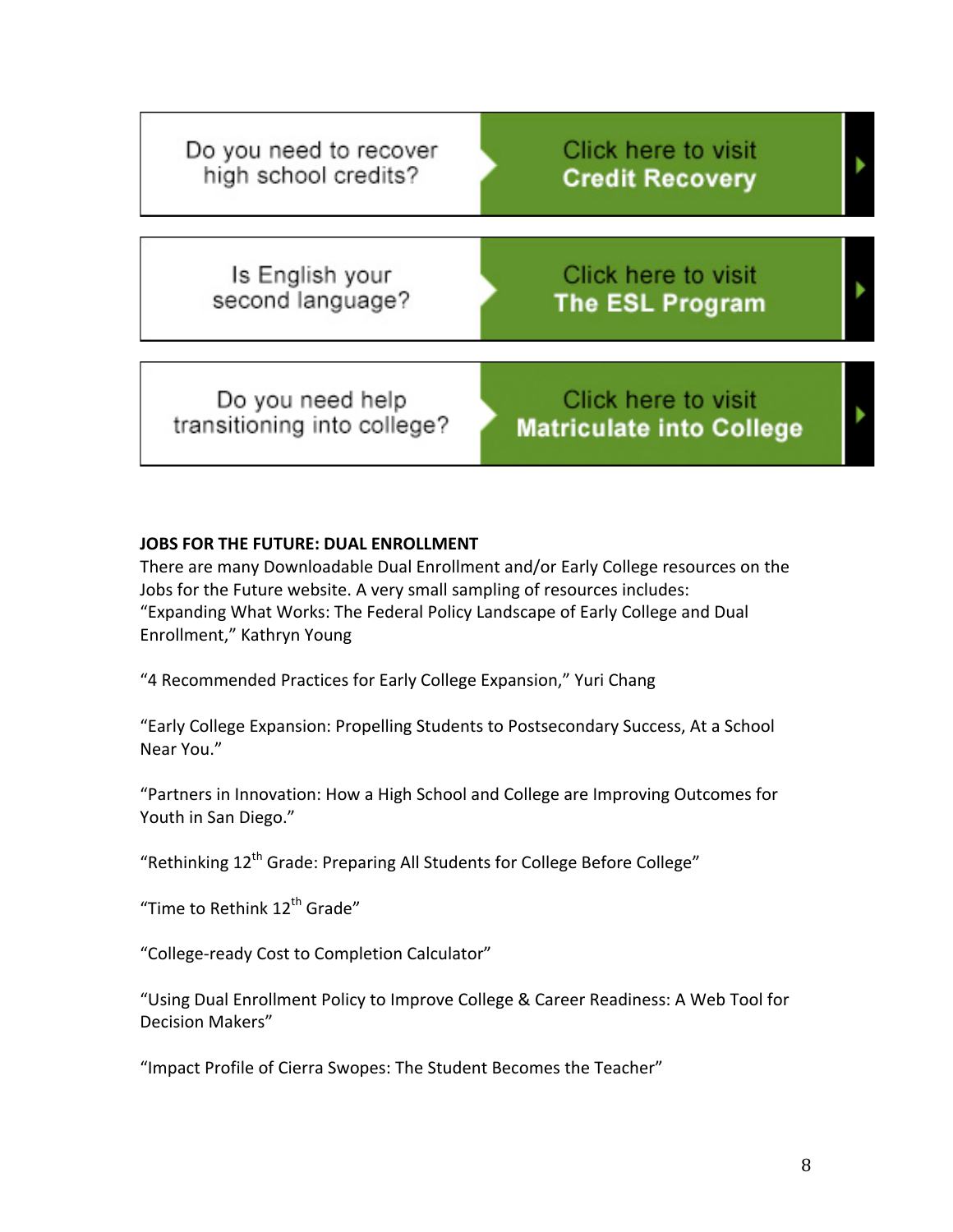"Rewarding Dual Enrollment in Performance-Based Funding Formulas: How States Can Create Incentives for College to High School Partnerships"

"Taking College Courses in High School: A Strategy for College Readiness" "A growing body of research suggests that allowing students in high school to complete even a single college class could significantly increase their chances of attending college and eventually graduating. After studying tens of thousands of Texas students who completed college courses in high school, this report found that these students attended and completed college within the state at much higher rates than students with similar backgrounds who did not take college courses in high school."

See http://www.jff.org/tags/dual-enrollment to access dual enrollment and early college resources.

**CUNY: The City University of New York: "Dual Enrollment: A Comprehensive Literature Review & Bibliography,"** Drew Allen, August 2010 https://www.cuny.edu/academics/evaluation/library/DE-LitReview\_August2010.pdf

**The James Irvine Foundation: Dual Enrollment: Helping Make College A Reality for Students Less Likely to Go: Recommendations for Policymakers from the Concurrent Courses Initiative** (3 pages) http://www.files.eric.ed.gov/fulltext/ED533753.pdf Full report: **Broadening the Benefits of Dual Enrollment**, Community College Research Center (CCRC) at Teachers College, Columbia University 2012

"A new research report by the Community College Research Center (CCRC) at Teachers College, Columbia University, shows how eight programs across California effectively integrated dual enrollment with a complementary career-focused strategy to engage struggling students.

The results, just published in the report titled "Broadening the Benefits of Dual Enrollment," are very encouraging.

Participants were, on average:

- More likely to graduate from high school
- More likely to transition to a four-year college...
- Less likely to take basic skills courses in college
- More likely to persist in postsecondary education
- Accumulating more college credits than comparison students

Programs in the initiative varied, allowing CCRC evaluators to glean valuable insights about the essential elements for success:

• Programs require a strong connection and integration between high schools and postsecondary institutions.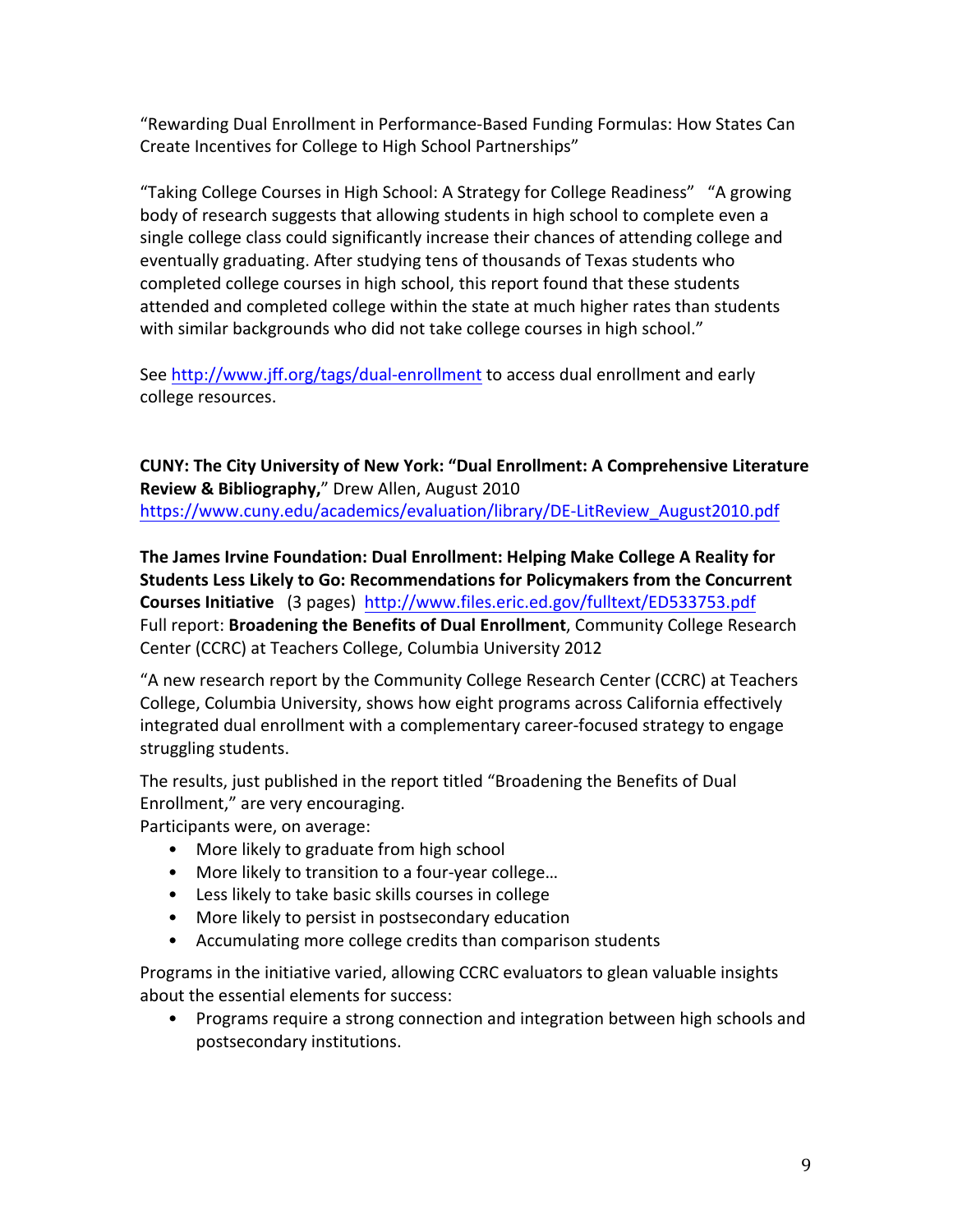- Embedding dual enrollment opportunities within career-focused small learning communities encourages student participation by giving coursework focus and relevance.
- A dual enrollment class should be perceived by students as an authentic college experience where they can "try on" the college student role and view themselves as capable of doing college work."

http://www.irvine.org/news-insights/entry/broadening-the-benefits-of-dualenrollment

### The James Irvine Foundation: "Dual Enrollment for All: Reasons and Ways to Make It Work: Lessons for Educators and Administrators from the Concurrent Course **Initiative,"** 2 page brief

http://www.irvine.org/images/stories/pdf/grantmaking/CCI\_practitioner\_Brief2012JUL1 6.pdf

Note: The Concurrent Courses Initiative – James Irvine Foundation, 2008-2011 – was "created to demonstrate the feasibility of using dual enrollment programs to enhance college and career pathways for low income students who are struggling academically or who are historically underrepresented in higher education."

## **Participating Grantees:**

- Arthur A. Benjamin Health **Professions High School,** Sacramento, in partnership with Sacramento City College
- **City%College%of%San% Francisco, San Francisco, in** partnership with San Francisco Unified School District
- **Long Beach Unified School District, Long Beach, in** partnership with Long Beach City College and California State University Long Beach
- **Los%Angeles%City%College,** Los Angeles, in partnership with Hollywood Senior High School, Downtown Business Magnets High School and **Miguel**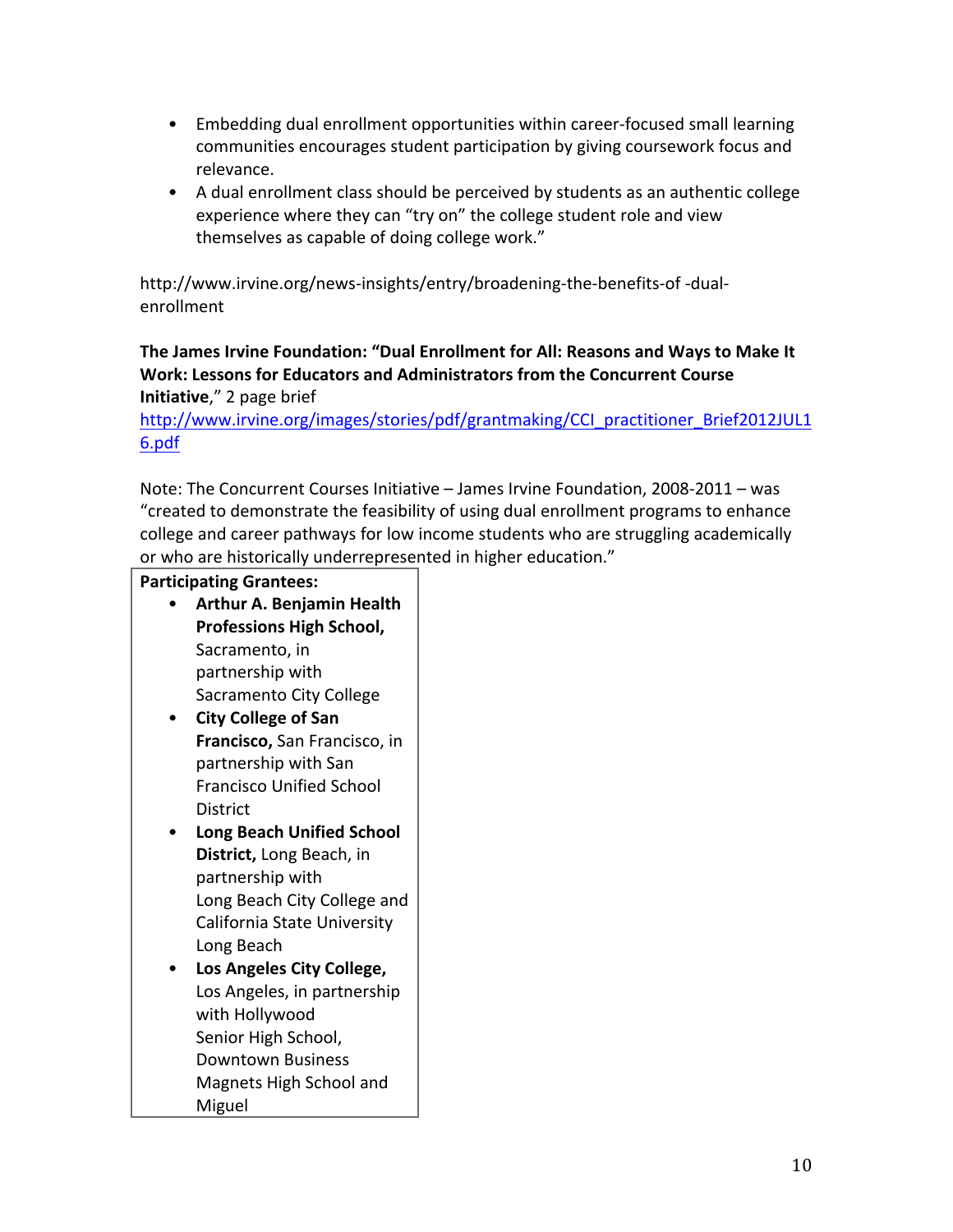Contreras Learning **Complex** • North Orange County **Regional Occupational Program, Anaheim, in** partnership with Anaheim Union High School District, Cypress College and Fullerton College • **Santa%Barbara%City%College,** Santa Barbara, in partnership with Santa Barbara High School District, Carpinteria High School District and South Coast<sup>1</sup> Regional Occupational Program

- Shasta Union High School **District, Shasta, in** partnership with Anderson Union High School District, Shasta College and Shasta-Trinity **Regional** Occupational Program
- **Tulare Joint Union High School District, Tulare, in** partnership! with College of the Sequoias

### **COLLEGE OF MARIN**

## **High School Students**

# **College Credit Program (CCP) Concurrent Enrollment**

By enrolling in the CCP you:

- earn college credit for your classes
- may earn high school credit (check with your counselor)
- complete your university degree earlier by earning transferable college credit at College of Marin.

College of Marin's curriculum is equivalent to courses offered for the first two years at the University of California and California State University systems. Each year hundreds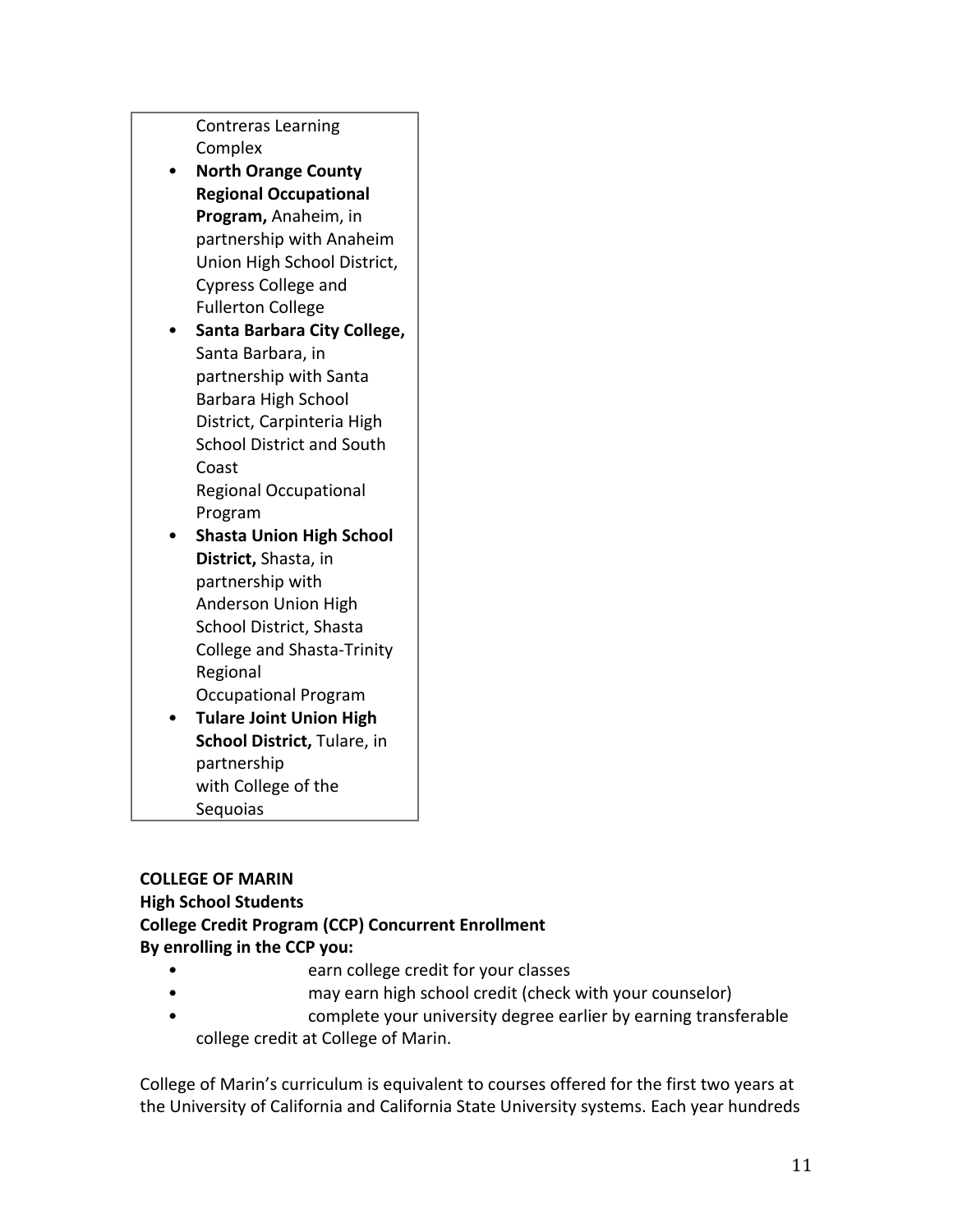of high school students like you enroll in a variety of College of Marin classes, including foreign languages, science, dance, art, music, social sciences, and more. If you are not planning to transfer to a four-year university, consider enrolling in one of our workforce preparation programs such as: business, multimedia, court reporting, medical assisting, or accounting among others.

#### **LONG BEACH CITY COLLEGE**

HIGH SCHOOL CONCURRENT ENROLLMENT

Long Beach City College is proud to offer Concurrent enrollment to our local high school students. Concurrent Enrollment allows high school students to enroll in classes at Long Beach City College while they are still attending high school. You must first complete the Application for Admission and receive your student ID number, then take the assessment tests for English, reading and mathematics. If approved, only your enrollment fees will be waived. You are responsible to pay the health fee, books, materials fees, parking and College Service Card fees.

Below is a checklist to help you complete the steps necessary for High School Concurrent Enrollment. You can also download a printable version of this checklist.

What you need to complete before attending class by the following deadlines: Summer May 1st Fall July 1st Spring December 1st

These checklist items **MUST** be completed every semester/term the student participates in the program:

- Complete the Long Beach City College Admissions Application.
- Complete the High School Concurrent Enrollment Application (must have parent and principal's signatures).
- Letter of recommendation from a counselor or teacher (9th and 10th grade only).
- Submit both fully completed applications to LBCC's Enrollment Services Office and receive a student ID number.
- Complete the Long Beach City College Orientation (online or in person).
- Complete the Long Beach City College Assessment test for writing, reading, and mathematics.
- **IMPORTANT NOTE:** In order to be eligible for the program the student **MUST** assess at all following levels: English 105, Reading 82, and Math 110.
- Enroll in the requested class during "open registration".
- Purchase books and pay fees.

Long Beach City College reserves the right to restrict the enrollment of high school students.

#### **OHLONE COLLEGE**

### **Kindergarten-12th Grade Special Admission**

#### **J Admissions%and%Records**

This page refers to attending Ohlone College classes at the college level, not the Ohlone for Kids and Teens program.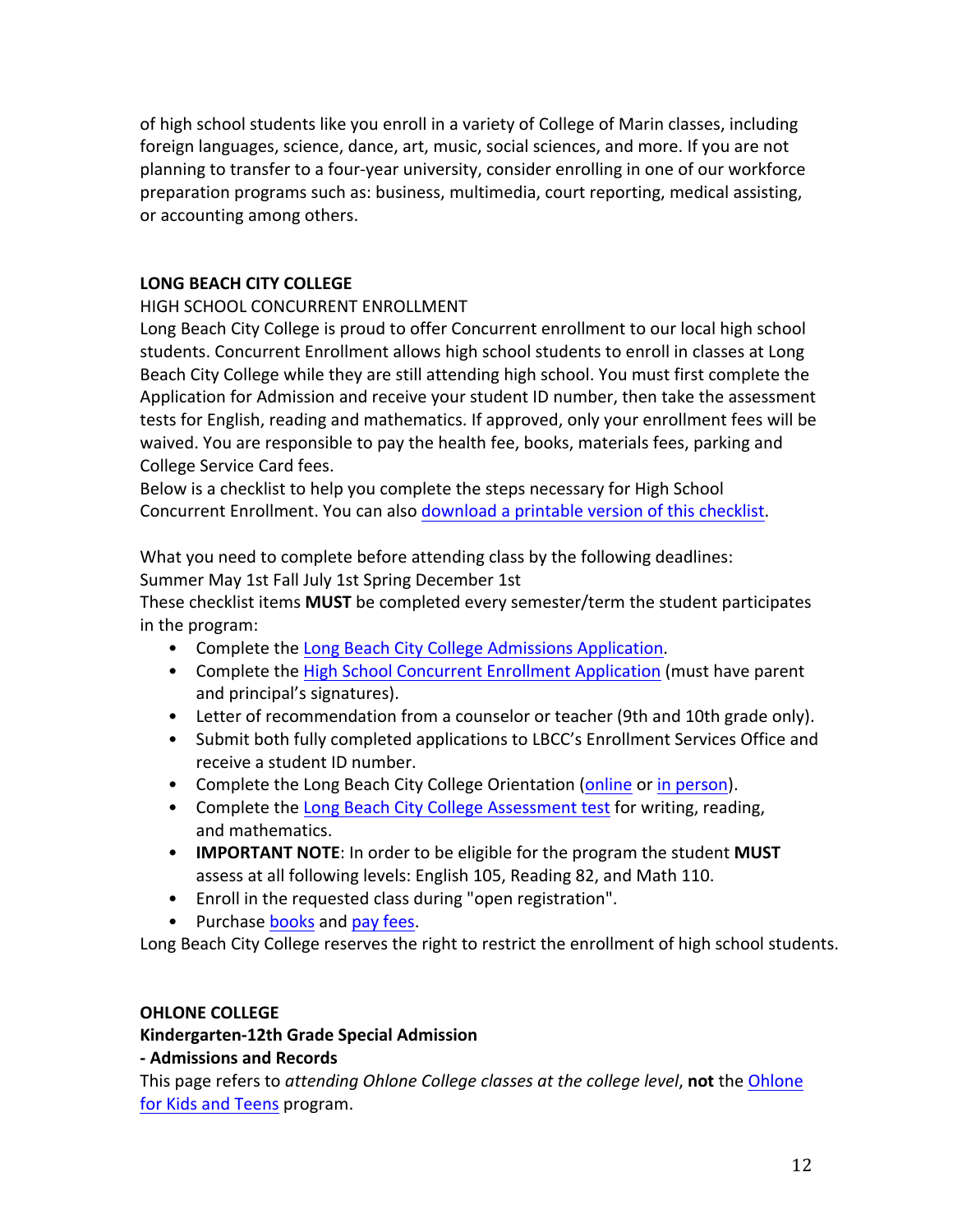*It is advisable to begin the application process at least eight (8) weeks prior to the start of the term.* 

### **Special Admission**

The term "special admission" applies to students who are currently enrolled in Kindergarten-12th grade. These students may enroll in Ohlone College courses that are UC/CSU transferable on a space-available basis. These students must also meet any and all course prerequisites to be eligible for enrollment. For courses in English and Math this usually requires that the student take an Ohlone placement test. Kindergarten- 12th grade coursework may not be used to waive college prerequisites. Parental and principal or school official approval is also required. PE and ATHL classes are not available for any Kindergarten-12th grade student enrollment.



Kindergarten-12th grade students are exempt from paying the California Community College Enrollment Fee but are subject to the Electronic Access Fee, Health Services Fee, and the optional Student Activities Fee, unless all classes are off campus. See Fees. All Kindergarten-12th grade students are required to submit a new application packet every term. Kindergarten-12th grade students should refer to the Kindergarten-12th Grade Enrollment Steps and carefully follow the directions in the application packet to avoid delays in processing.

### **10th-12th Grade Students**

Students in grades 10-12 are only allowed to take CSU and UC transferable classes. These courses are identified in the printed Class Schedule, online Class Schedule, and the Ohlone College Catalog. 10th-12th grade students will be able to register for classes approximately two weeks before the start of the term.

**Grades 10-12: Special Admission Dates** 



10th-12th grade students will be required to submit their completed 10th-12th Grade APPLICATION packet by:

Monday, May 5, 2014 for Summer 2014 term Monday, July 21, 2014 for Fall 2014 semester

- 10th-12th grade REGISTRATION begins on:
	- Monday, June 2, 2014 for Summer 2014 term
	- Monday, August 11, 2014 for Fall 2014 semester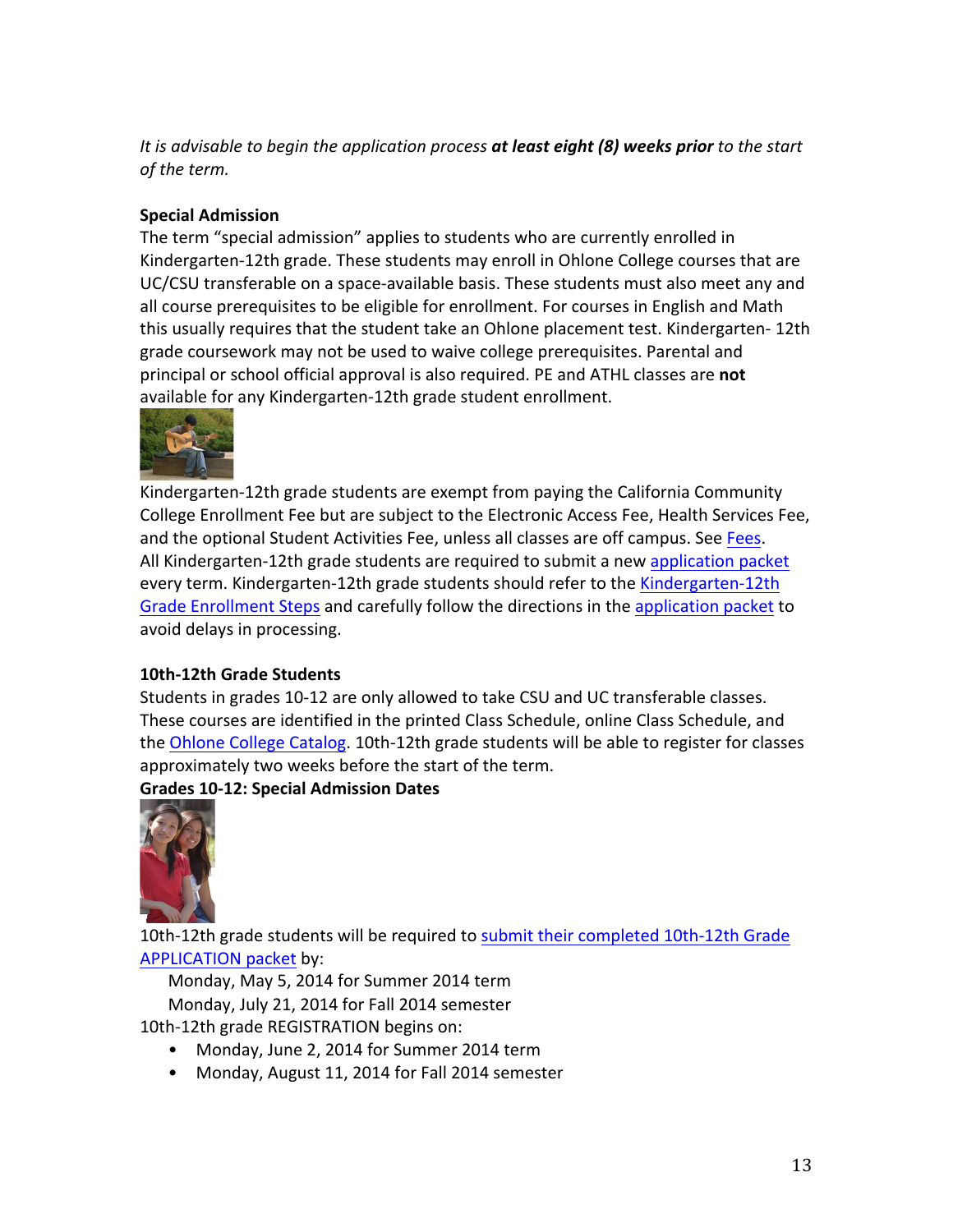#### 10th-12th grade students are allowed to take only CSU and UC transferable classes.

These courses are identified in the printed Class Schedule and the Ohlone College Catalog.

10th-12th grade students should refer to the Kindergarten-12th Grade Enrollment Steps and carefully follow the directions in the 10th-12th Grade Application Packet to avoid delays in processing.

#### **Kindergarten-9th Grade Students**

Kindergarten-9th grade students may register only in a limited number of course offerings. Kindergarten-9th grade students should refer to the Kindergarten-12th Grade Enrollment Steps and carefully follow the directions in the K-9 application packet to avoid delays in processing.

Students should submit their completed K-9th Grade Application Packet by a deadline several weeks before the start of the term. No applications for Kindergarten-9th grade students will be accepted after the deadline posted for each term. Early application is encouraged. The first day that admitted Kindergarten-9th grade students will be able to register is the first day of the term.

#### **Grades Kindergarten-9: Special Admission Dates**

Kindergarten-9th grade students will be required to submit their completed Kindergarten-9th Grade APPLICATION packet by:

- Monday, May 12, 2014 for Summer 2014 term
- Monday, August 4, 2014 for Fall 2014 semester

Kindergarten-9th grade REGISTRATION begins on:

- Monday, June 16, 2014 for Summer 2014 term
- Monday, August 25, 2014 for Fall 2014 semester

No applications for Kindergarten-9th grade or 10th-12th grade students will be accepted after these dates. No exceptions. Early application is encouraged. Please plan ahead by obtaining signatures from school officials early.

#### **Available Courses for Kindergarten-9th Grade**

Because of increased demand and limited availability, Ohlone College has revised its Kindergarten-9th grade enrollment policy from the past. Please recognize that the courses offered for Kindergarten-9th grade students have been restricted to the courses listed below.

- ASTR-101A General Astronomy
- BIOL-130 Introduction to Biology
- CHEM-102 Preparation for General Chemistry
- CHEM-109 Biochemistry for Health Science & Biotech
- CS-102 Introduction to Computer Science C++
- ENGL-101A Reading & Written Composition
- MATH-101A Calculus w/Analytic Geometry
- MATH-101B Calculus w/Analytic Geometry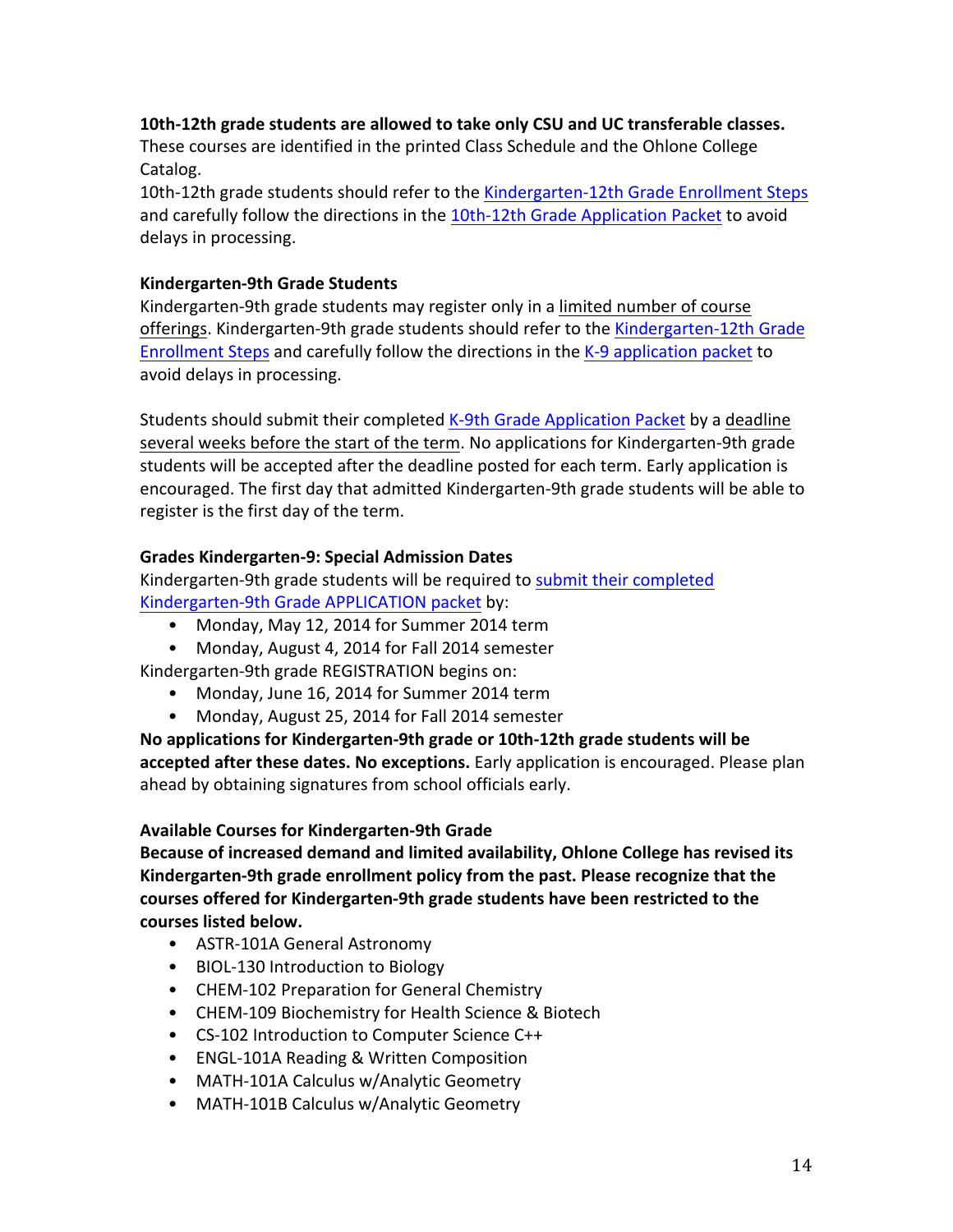- MATH-101C Calculus w/Analytic Geometry
- PHYS-108 Survey of Physics

Kindergarten-9th grade students may register only in a limited number of course offerings. The list approved classes will be posted on this page and in the Kindergarten-9th grade application packet.

### **High School Outreach**

Ohlone College has a priority registration program - Freshman Days: Ohlone College Orientation - for interested high school students. High school seniors who satisfy the "Senior Checklist" by the appropriate dates will be eligible to begin signing up on the first day new students are able to begin registering. Classes fill up quickly, so you will have an advantage if you finish these steps and register for classes as early as possible. More information about Ohlone's high school programs is available at:

- Freshman Days: Ohlone College Orientation
- College Connection
- Career Technical Education (CTE)

## Kindergarten-12th Grade Parent/Guardian Information (FERPA)

"The Family Educational Rights and Privacy Act of 1974 (FERPA) as amended sets forth requirements regarding the privacy of student records. FERPA protects students' rights to inspect and review their education records, to request to amend their educational records, and to limit disclosure of personally identifiable information contained in education records. It only affords parents the right to have access to their children's educational records, the right to seek to have the records amended, and the right to have some control over the disclosure of personally identifiable information from the education records when the student is claimed as a dependent by either parent for tax purposes. Ohlone College reserves the right to require documents verifying student's status as a dependent.

## When a student turns 18 years old or enters a post secondary institution at any age, the rights under FERPA transfer from the parents to the student."

As such, college personnel (faculty and staff) cannot release a student's records (beyond that of Directory information) or speak with parents and/or guardians about any student's academic records without a completed and signed "Release of Information" from the student. For more specific information regarding FERPA requirements and limitations, please visit the Admissions and Records website.

### **College Connection: High School/College Joint Enrollment**

- Are you motivated?
- Are you a self-directed learner?
- Are you ready to move on?
- To have more control over your education?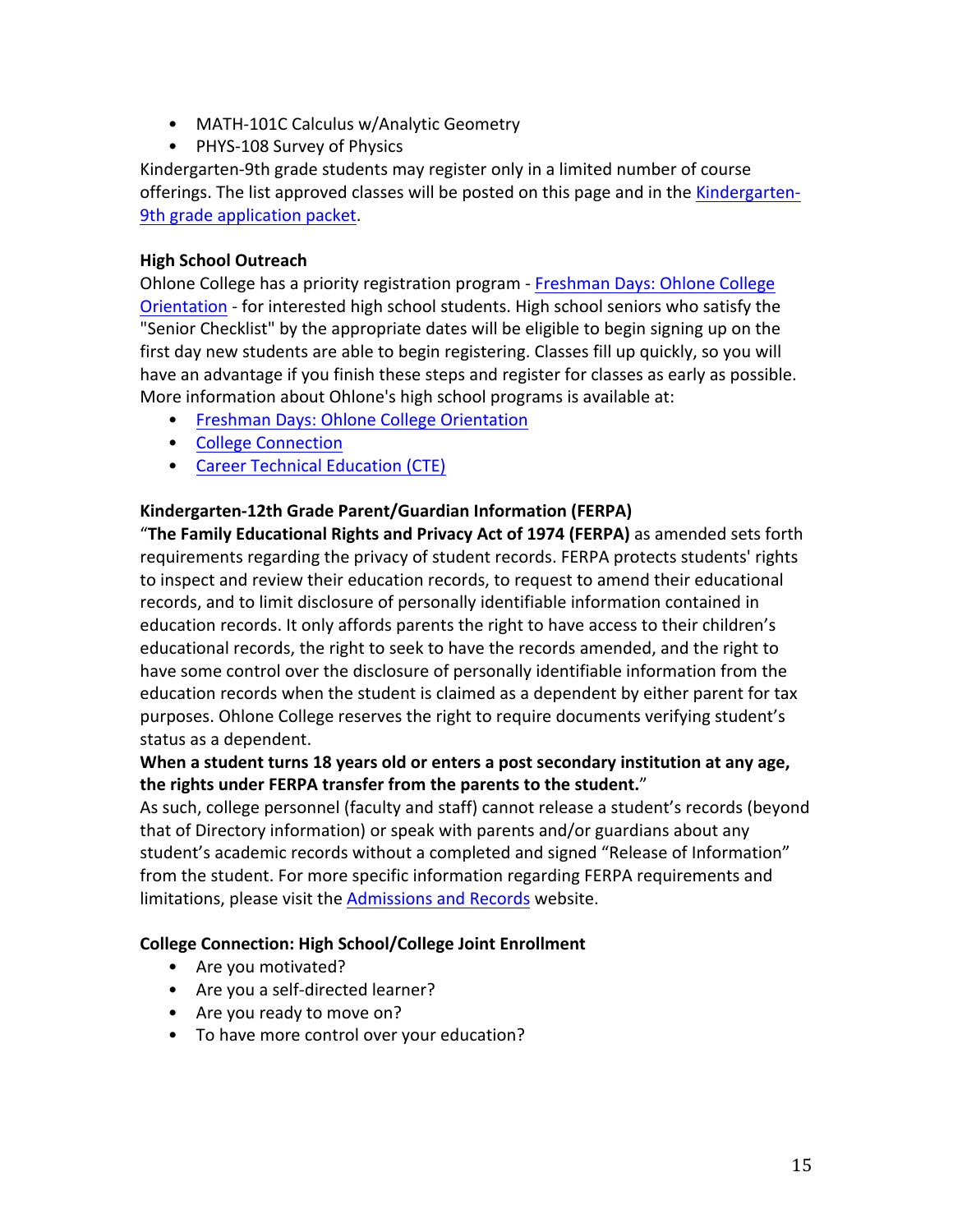

The College Connection Program gives high school seniors the opportunity to complete their high school education on the Ohlone campus, while still enjoying and being a part of all the senior year activities including Senior Ball, Grad Night, and that most important walk across the stage, graduation.

Newark Memorial High School began the first cohort of College Connection students in 2006. The program has since expanded to include a second cohort of students from the Fremont Unified School District.

College Connection students take high school classes in the morning and the college classes of their choice in the afternoon, giving them the opportunity to get a head start on college, whether it be continuing at a community college or earning transferable units to a four year college or university.

The Ohlone Career Technical Education (CTE) program offers courses that students can begin taking in high school that can lead directly to a Certificate of Achievement or an Associate Degree at Ohlone College. High school students can complete introductory CTE (sometimes called "2+2") courses in local high schools or at Mission Valley ROP and earn Ohlone College credit. CTE is a clear and continuous path to higher achievement, more career options, and college. The program promotes academic excellence as well as career preparation.

Explore our website to see how Ohlone's Career Technical Education program can work for you! Then, view our individual program videos: Narinder Bansal, Environmental Science (ENVS) Amber Hatter, Business Supervisory Management (BSM) Heather McCarty, Work Experience (WEX) and Career Technical Education (CTE) Matt O'Donnell, Entertainment and Design (EDT) Jeff Roberts, Kinesiology (KIN) **Ohlone College Enrollment Process** Ohlone College Transfer Center